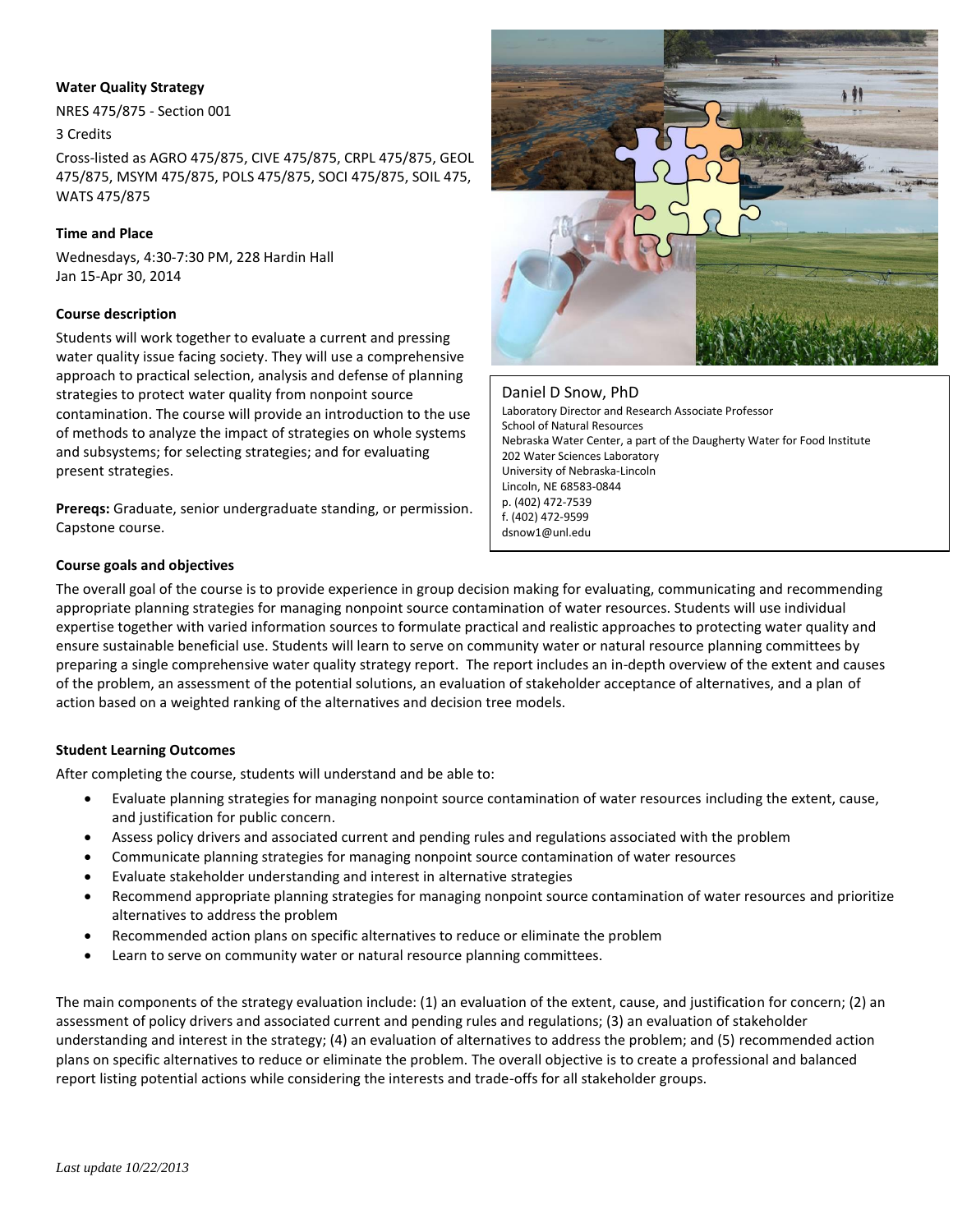## **Instructor Role: Facilitator and Evaluator**

As instructor, I will present a range of current water quality issues and help the group determine the most pressing topic issue to address during the course. During the course I will keep discussions on course in order to meet weekly schedules and milestones.

### **Required texts and materials**

No required text and all supplemental materials will be provided through Blackboard. Regular attendance to class meetings may be supplemented by on-line discussions.

### **Description of course assignments and projects**

In a group, you will evaluate, communicate and recommend an appropriate planning strategy for managing a nonpoint source contamination of water resources. You will use individual expertise together with varied information sources to formulate practical and realistic approaches to protecting water quality and ensure sustainable beneficial use. You will prepare a comprehensive water quality strategy report. The report will include an in-depth overview of the extent and causes of the problem, an assessment of the potential solutions, an evaluation of stakeholder acceptance of alternatives, and a plan of action based on a weighted ranking of the alternatives and decision tree models.

The class will be divided into different stakeholder committees, and within each committee there will be four assigned group duties or responsibilities: 1) Virtual town-meeting assignment 2) Oral presentation 3) Executive summary preparation and 4) committee report preparation. Each student within the committee will have a specific well-defined role in the overall process.

### **Grading**

*Class participation* **(10%)** Everyone starts at a 5% for participating in the course.

#### **You may increase this percentage during the course by:**

- 1. Becoming more active, making effective comments raising the overall level of discussion and set examples for others.
- 2. Asking thoughtful questions that will enhance discussion and engage peers.
- 3. Listening carefully to, supporting, and engaging your peers in discussion. This will essentially improve others' learning experience.
- 4. Keep discussions focused on the issue and discussion solutions

#### **You may decrease this percentage by**:

- 1. Not attending class regularly.
- 2. Dominating class discussions, thereby restricting others' participation.
- 3. Disrupting others' opportunity to listen and/or participate.
- 4. Making negative, offensive, and/or disrespectful comments during discussions.
- 5. Personal use of electronic devices during class.

#### *Writing Assignments (15%)*

During the second week, a water quality issue or topic will be selected for the semester. The class will then be divided into 4 or 5 committees, and each will elect a committee "chair" and "secretary". The position of "secretary" will rotate amount the group during the remaining four weeks of class. Each week the secretary will record minutes to be reviewed at the subsequent class meeting, corrected and approved, then turned in for a grade. Writing assignments are due by 5:00 PM Friday following the class meeting where the minutes are voted on.

#### *On-line Discussions (15%)*

Each week one of the committees will provide an unresolved topic as a thread for on-line discussion using Blackboard discussion groups. On-line discussion will follow guidelines for "netiquette" (see below) and provide a forum or virtual "town-meeting" for continuing to resolve an issue. The assigned committee will be graded on how much discussion is generated on the topic, and responders will be graded by their level of engagement.

#### *Group Report (50%)*

The final product of the class will be a group report consisting of chapters prepared by each student committee, and a summary chapter listing potential actions while considering the interests and trade-offs for all stakeholder groups. Each student committee will evaluate the topic from a different stakeholder perspective. Stakeholder areas will vary and be identified after the topic or issue area has been selected. Generally stakeholder committees may include land owners, development interests, local/environmental groups, government entities, and concerned citizens. Speakers will be invited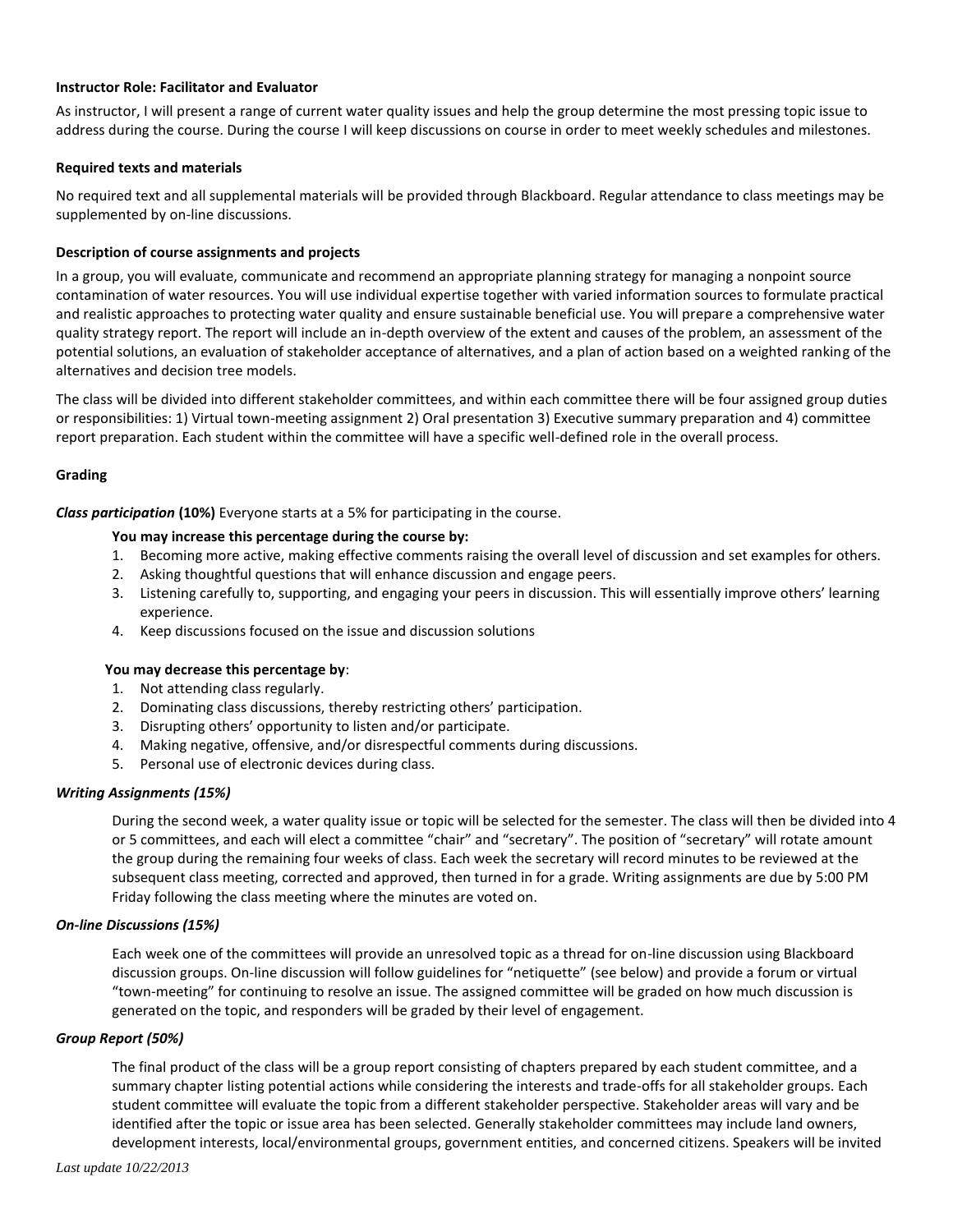to present a water quality issue/topic during the first half of the class. Each committee will provide a group report that details the information presented and collected during the semester which will be due during the last week of class. The appendix of the report will include committee minutes and copies of presentations.

The report will include 1) a complete and unbiased evaluation of the extent, cause, and justification for a given water quality issue or concern; 2) assessment of policy drivers including current and pending rules and regulations; 3) an evaluation of alternatives to address the problem; and 4) recommended action plans on specific alternatives to reduce or eliminate the problem. The overall objective is to create a professional and balanced report listing potential actions while considering the interests and trade-offs for all stakeholder groups.

## *Final Group Presentation (10%)*

During the last half of the semester, each group will provide a 20 minute oral presentation detailing the information they have collected for their committee report. The class will discuss the presentation during the remaining part of the class and all in attendance will complete an evaluation form. Presentation grade for the committee will be based on an average of the evaluations.

#### *Grading criteria*

| <b>Criteria</b>                              | <b>Points</b> | Percent |
|----------------------------------------------|---------------|---------|
| <b>Class Participation</b>                   | 100           | 10.0%   |
| Writing Assignments (Individual and Group)   | 150           | 15.0%   |
| On-Line Discussions (Based on Participation) | 150           | 15.0%   |
| Group Report                                 | 500           | 50.0%   |
| <b>Final Group Presentation</b>              | 100           | 10.0%   |
| Total:                                       | 1000          | 100.0%  |

| A+ |     | 97.0-100% |
|----|-----|-----------|
| А  | =   | 93.0-96.9 |
| А- | =   | 90.0-92.9 |
| B+ | =   | 87.0-89.9 |
| B  | =   | 83.0-86.9 |
| B- | =   | 80.0-82.9 |
| C+ | =   | 77.0-79.9 |
| C  | =   | 73.0-76.9 |
| C- | Ξ   | 70.0-72.9 |
| D+ | $=$ | 67.0-69.9 |
| D  | $=$ | 63.0-66.9 |
| D- | =   | 60.0-62.9 |

#### **Course organization and procedures**

The first 2 weeks of the course will be devoted to orienting the participants to the course format and an introduction to water quality concepts and current issues. The remainder of the course will be used for developing group reports and presentations focused on individual stakeholder perspectives and final merging of these reports into a prioritized synthesis of the alternatives.

## **Course schedule**

| Course<br>Week | Week of             | Class Date          | Topic/Activity                                                                                                                                                     | Assignment<br>(materials provided on<br>Blackboard)                                                                                      | Due In Class on this date                                                                                                                    |
|----------------|---------------------|---------------------|--------------------------------------------------------------------------------------------------------------------------------------------------------------------|------------------------------------------------------------------------------------------------------------------------------------------|----------------------------------------------------------------------------------------------------------------------------------------------|
| 1              | January<br>13, 2014 | January<br>15, 2014 | Overview of course and<br>expectations.<br>Lecture: Introduction to water<br>quality, conflict and solutions.<br>Lecture: Public Engagement<br>and Group Processes | Read: Introduction to Water<br>Quality (Meybeck and<br>Helmer, 1996) and Water<br><b>Quality United Nations</b><br>Policy Brief.         | Identify a publication on a water quality<br>topic/issue that can help contribute to a<br>foundation of scientific knowledge on<br>an issue. |
| 2              | January<br>20, 2014 | January<br>22, 2014 | Lecture: Current Nonpoint<br>source water quality issues.<br>Generate topic list in class.<br>Stakeholder committees<br>identified and discuss topics.             | Class will vote on<br>topic/issue to be covered<br>during the semester.<br>Committees discuss<br>stakeholder positions,<br>major issues. | All students: Turn in half-page written<br>summary of water quality publication.                                                             |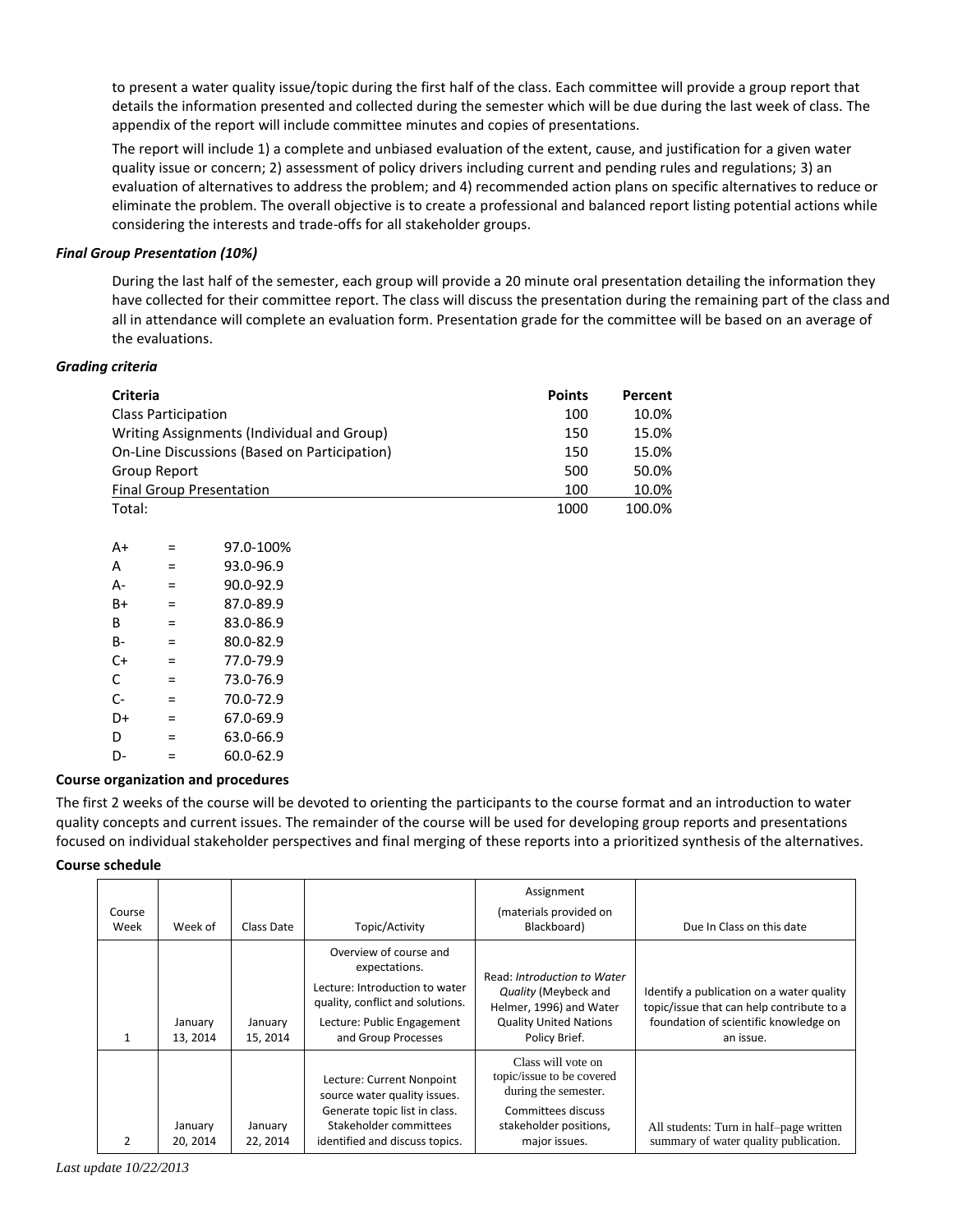|                |                      |                                     |                                                                                    | <b>Stakeholder Committees</b><br>identify stakeholder<br>positions and interests and<br>major issues.                                             |                                                                                                                                                                                                                                                       |
|----------------|----------------------|-------------------------------------|------------------------------------------------------------------------------------|---------------------------------------------------------------------------------------------------------------------------------------------------|-------------------------------------------------------------------------------------------------------------------------------------------------------------------------------------------------------------------------------------------------------|
|                | January              | January                             | Lecture: Conflict Resolution<br>and Group Decision Making<br>Stakeholder Committee | Draft List of Possible<br>Solutions and assign one to<br>each committee member                                                                    | Group Member 2 Prepares<br>Minutes/Summary - turn in for group                                                                                                                                                                                        |
| 3              | 27, 2014             | 29, 2014                            | <b>Meetings</b>                                                                    | for research.                                                                                                                                     | credit                                                                                                                                                                                                                                                |
| 4              | February<br>3,2014   | February<br>5,2014                  | Stakeholder Committee<br>meetings                                                  | Each committee member<br>presents analysis of solution<br>to committee members for<br>feedback and suggested<br>revisions                         | All students: Research the list of<br>possible solutions and share with<br>committee to help narrow down list for<br>more research and evaluation. Hand in<br>short list.<br>Group Member 3 prepares<br>Minutes/Summary – turn in for group<br>credit |
| 5              | February<br>10, 2014 | February<br>12, 2014                | Stakeholder Committee<br>meetings                                                  | Inter-group stakeholder<br>meetings begin to get<br>feedback from other<br>groups.<br>Group incorporates and<br>revises draft committee<br>report | All students: 1-2 pages written<br>report/summary of assigned solution<br>research<br>Group Member 4 prepares<br>Minutes/Summary                                                                                                                      |
|                |                      |                                     | Guest Speaker: Graduate                                                            | Inter-group stakeholder<br>meetings continue to get<br>feedback from other<br>groups.                                                             | All students: 1 page written<br>report/summary of assigned solution<br>research (revised)<br>Group Member 2 Prepares<br>Minutes/Summary                                                                                                               |
| 6              | February<br>17, 2014 | February<br>19, 2014                | studies presentation on<br>"Effectively communicating<br>science"                  | Group incorporates and<br>revises draft committee<br>report                                                                                       | Group 2 Digital Town Hall<br>Turn in evaluation/summary of each<br>presentation                                                                                                                                                                       |
|                | February             | February                            | Stakeholder Committee<br>Meeting or Presentation                                   | Inter-group stakeholder<br>meetings continue to get<br>feedback from other<br>groups.<br>Group discusses final<br>revisions needed for draft      | Group Member 3 Prepares<br>Minutes/Summary                                                                                                                                                                                                            |
| $\overline{7}$ | 24, 2014             | 26, 2014                            | Workshops                                                                          | committee report                                                                                                                                  | Group 3 Digital Town Hall                                                                                                                                                                                                                             |
|                |                      |                                     |                                                                                    | Each committee member<br>presents revised solutions<br>to committee members.                                                                      |                                                                                                                                                                                                                                                       |
| 8              | March 3,<br>2014     | March 5,<br>2014                    | Stakeholder Committee<br>Meeting or Presentation<br>Workshops                      | Group incorporates and<br>revises draft committee<br>report.                                                                                      | Group Member 4 Prepares<br>Minutes/Summary<br>Group 4 Digital Town Hall                                                                                                                                                                               |
|                |                      |                                     |                                                                                    |                                                                                                                                                   | All students: written evaluation of each                                                                                                                                                                                                              |
| 9              | March 10,<br>2014    | March 12,<br>2014                   | <b>Stakeholder Committee</b><br>Presentations                                      |                                                                                                                                                   | presentation<br>Groups 1 and 3- turn in Powerpoint<br>Outline                                                                                                                                                                                         |
|                |                      |                                     | Finish Stakeholder Committee<br>Presentations                                      |                                                                                                                                                   | All students: written evaluation of each<br>presentation<br>Groups 2 and 4- turn in Powerpoint                                                                                                                                                        |
| 10             | March 17,<br>2014    | March 19,<br>2014                   | Integration Plan for After<br><b>Break</b>                                         | <b>Final Committee Reports</b><br>Due In class                                                                                                    | Outline                                                                                                                                                                                                                                               |
| 11             | March 24,<br>2014    | No Class-<br>Spring<br><b>Break</b> |                                                                                    |                                                                                                                                                   |                                                                                                                                                                                                                                                       |
| 12             | March 31,<br>2014    | April 2,<br>2014                    | Begin Integration of Solutions.<br>Class reformed into 5<br>executive committees   | Integration committees<br>examine all committee<br>reports Begin draft proposal<br>for integration of<br>stakeholder reports                      | (Need to have new group member<br>numbers for new groups)<br>Group Member 2: Prepares<br>Minutes/Summary                                                                                                                                              |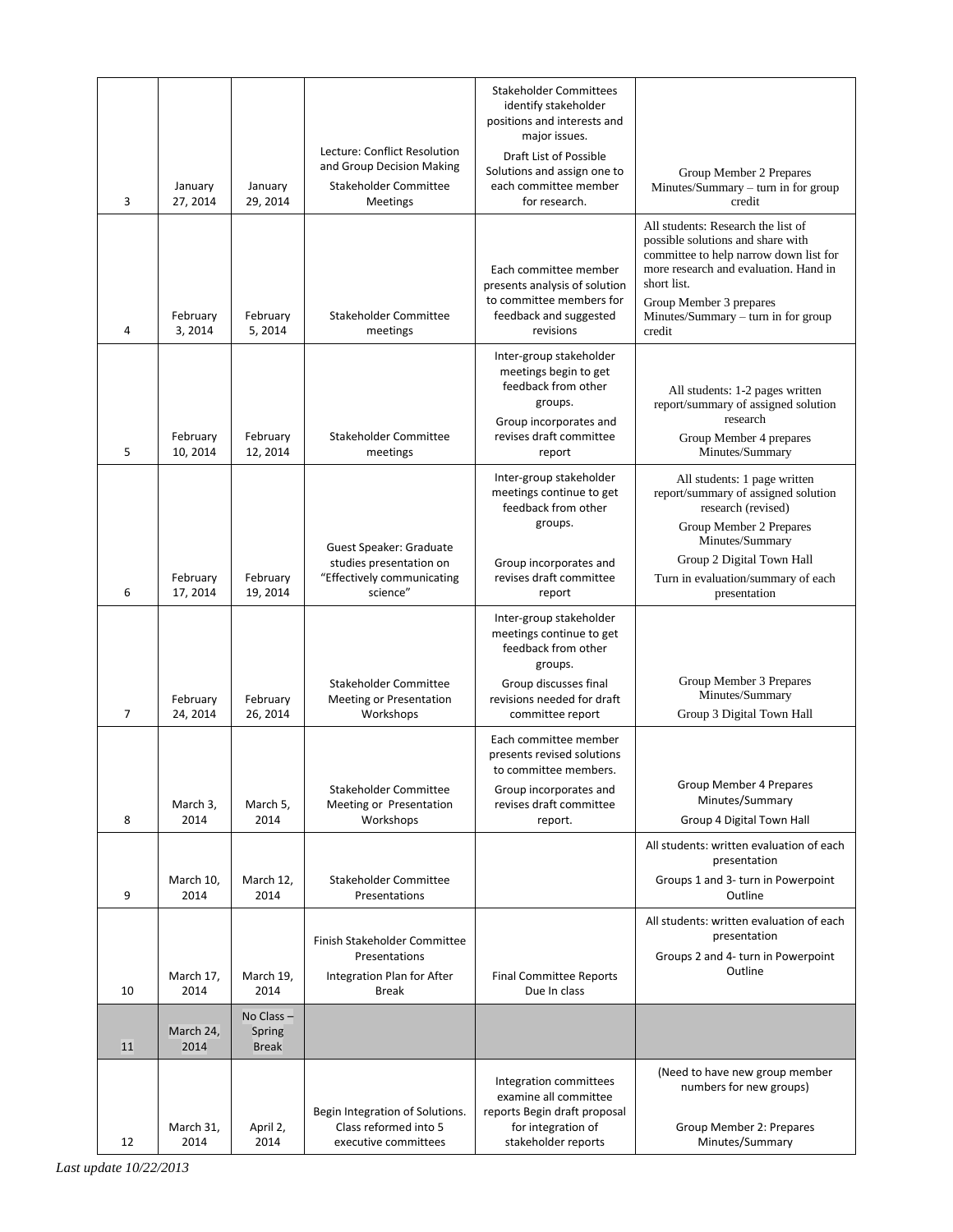| 13 | April 7,<br>2014  | April 9.<br>2014  | <b>Integration Committees meet</b><br>and prepare report to<br>integrate/prioritize solutions | Integration committees<br>examine all committee<br>reports Begin draft proposal<br>for integration of<br>stakeholder reports | Group Member 3: Prepares<br>Minutes/Summary                                                  |
|----|-------------------|-------------------|-----------------------------------------------------------------------------------------------|------------------------------------------------------------------------------------------------------------------------------|----------------------------------------------------------------------------------------------|
| 14 | April 14,<br>2014 | April 16,<br>2014 | <b>Integration Committee</b><br>Presentations                                                 | Class vote on most<br>promising integration of<br>solutions                                                                  | All students: Evaluation of<br>presentations                                                 |
| 15 | April 21,<br>2014 | April 23,<br>2014 | Final Report Due from<br>winning Exec Group                                                   | Discuss process and final<br>product                                                                                         | All students from non-winning exec.<br>Groups provide critical review of the<br>final report |
| 16 | April 28,<br>2014 | April 30.<br>2014 | Critical Review of Final Report<br>due from non-winning<br>students<br>Class discussion       | Evaluation of process and<br>final outcome                                                                                   | All student: Class Evaluation and ACE<br>On-line Survey                                      |

## **Expectations**

Minimum requirements for postings and interactions: Every student will be expected to provide verbal or written input during class and through the discussion board every week.

Quantity/Quality of work: Quality is measured by relevance and how concisely the information is presented in the summaries, reviews and reports. Except for the group stakeholder reports and final synthesis, all assignments are generally less than 1 page in length.

Specifications for writing assignments: Outline or format will be provided for all assignments.

#### **Course resources**

All general course resources will be provided via Blackboard. Specific review or journal articles must be obtained through the library.

#### **Library reference materials**

No additional reference materials will be needed.

## **Course policies**

#### **Attendance**

This is a graduate/upper-level undergraduate course, and I expect you to come to class prepared to discuss the readings and actively participate. More than one unexcused absence is considered excessive and I have the discretion to require an additional written assignment from you if any absence is not excused. Excused absences will only be considered if contacted either in advance or within a reasonable amount of time after the class (depending on the emergency). If a student misses three classes, a meeting with the instructor should be arranged to discuss the situation. If the absences are unexcused, it could result in a failing grade in the class.

#### **Late assignments**

Late assignments will not be accepted. All deadlines for projects, postings, and the final paper are specified in the syllabus. Students cannot request extra credit opportunities for missed assignments.

#### **Plagiarism/Cheating**

Academic honesty is the foundation of intellectual inquiry and academic pursuit. If you use the ideas of someone else or directly quote any part of a text, it needs to be cited. All students in this class will be held and are expected to hold each other to standards set forth by the University of Nebraska – Lincoln Student Code of Conduct. If you have any questions about this, please talk to me. Please visit the following website to review the policy:<http://stuafs.unl.edu/ja/code/three.shtml>

## *Personal technology*

Because the use of personal technology is disruptive to students seated near you, don't use any portable electronic device (e.g. laptop, cell phone, Smartphone, Blackberry, etc.) during class unless the device is used strictly for class purposes. It's also important to note that this class is highly interactive, and your participation is important to its success. Please turn off your cell phones prior to the class. It is disrespectful to me and your classmates to answer your phone or to let it ring during class.

#### **Students with disabilities**

Students with disabilities are encouraged to contact Christy Horn for a confidential discussion of their individual needs for academic accommodation. It is the policy of the University of Nebraska-Lincoln to provide flexible and individualized accommodation to students with documented disabilities that may affect their ability to fully participate in course activities or to meet course